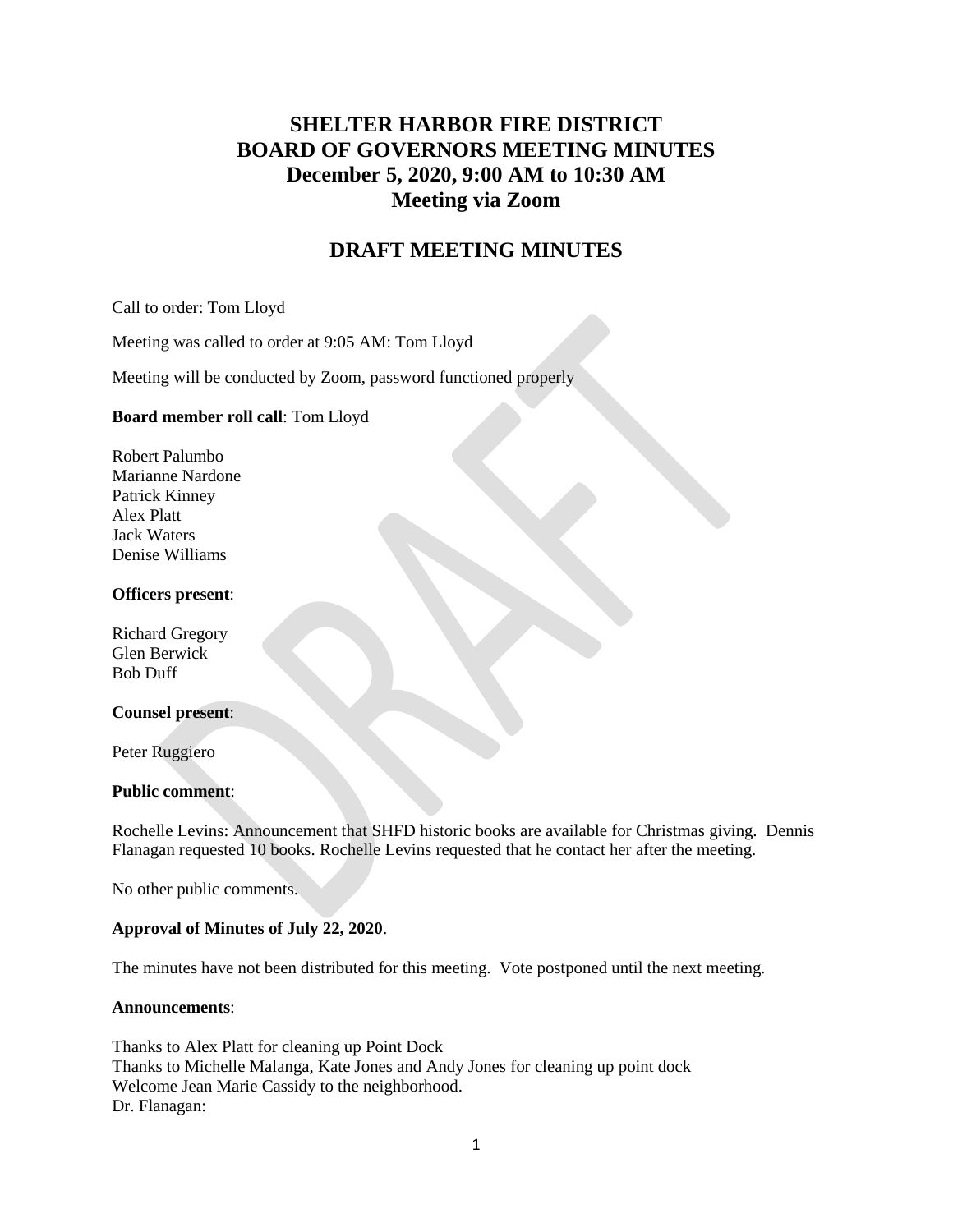- 1. Changes are being made to the operation of the Shelter Harbor Inn.
- 2. Hay Creek Management Company will operate the Inn.
- 3. Numerous personnel changes have been made and there is still more to com.
- 4. Dr Flanagan will continue to approve all actions of Hay Creek.
- 5. Several weddings were held without complaint.
- 6. Dr Flanagan turned away a couple of weddings for being too large.
- 7. Dr Flanagan stated that he wants the Inn to be a destination upscale Inn.
- 8. Dr Flanagan stated that the winter is a challenge time and that he doesn't want to close the Inn. He is asking for help from SHFD community to sustain the business.
- 9. The Inn is holding the second annual Martin Luther King Day for human rights dinner.
- 10. Dr Flanagan stated that covid-19 has presented a very difficult situation FOR THE Inn this year.
- 11. Tom Lloyd stated that it has been a tough run this year and thanked Dr Flanagan for the job he has done.
- 12. Dr Flanagan suggested that those interested should Google Hay Creek for information and background.
- 13. A new chef has been placed at the Inn.
- 14. Tom Lloyd is maintaining an ongoing dialog with Dr Flanagan. Dr Flanagan is open to listen to comments.
- 15. Dr Flanagan stated his thanks and appreciates input.

#### **Correspondence**:

None

#### **Treasurer's Report:**

- 1. Glen Berwick stated there are no surprises to date.
- 2. Fire protection cost came in \$2,500 under budget.
- 3. Glen Berwick doesn't expect any surprises form the P&L.

Motion to accept: Patrick Kinney, Alex Platt seconded, vote unanimous to accept the report.

## **Tax Collector's Report**:

1. Richard Gregory stated that the annual meeting approved a tax rate to collect \$232,000 - 95% has been collected. \$11,500 is outstanding. Richard Gregory requested that all taxpayers pay their taxes.

Motion to accept: Robert Palumbo, Denise Williams seconded, vote unanimous to accept the report.

#### **Agent and Committee Chair Reports**:

#### **Beach:**

- 1. Vivian Duff stated that the beach landlord (Weekapaug) informed us that we will be required to use beach buttons/badges during in 2021. The pricing for the buttons is as stated in the written report. Viv Duff recommends selection of International Laminate as the supplier. Viv Duff raised the question how many buttons/badges should be issued per property?
- 2. The life guard stand was damaged this past summer during one of the storms. A new stand will be constructed for the 2021 season.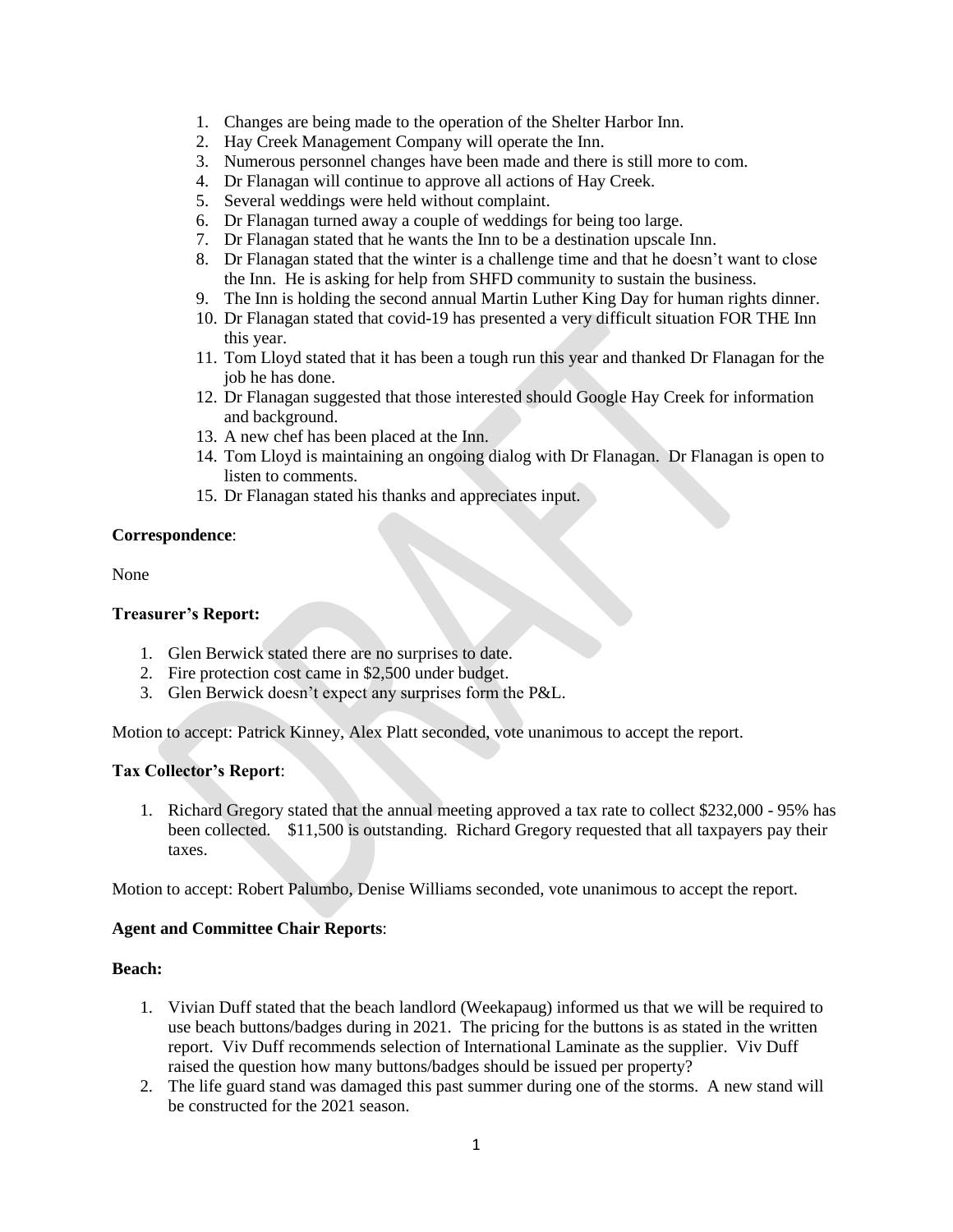- 3. Tom Lloyd stated that Weekapaug owns the beach and they have always used beach buttons. There have been many discussions about the buttons/badges with no black and white solution. Weekapaug wishes to prevent walk-ons and wants Shelter Harbor and Shady Harbor use beach buttons.
- 4. Viv Duff questioned the quantity of buttons to be issued to property owners. Viv Duff stated that Weekapaug uses 8 per family with no buttons required for under children under12. Shady Harbor charges for tags and beach buttons and issues 6 per family.
- 5. Tom Lloyd indicated that a decision is not needed today. Viv Duff requested a decision sooner than later to allow timely ordering.
- 6. Tom Lloyd estimated that a total quantity is probably in the range of 2,000 buttons.
- 7. Alex Platt asked if they buttons/badges would be simply laminated? Viv Duff indicated that the buttons and tags would be similar to the tags used during 2020.
- 8. Viv Duff stated that Weekapaug will be patrolling the beach between the Inn beach and the SHFD beach.
- 9. Tom Lloyd will speak with Weekapaug concerning responsibility for the cost of the beach buttons.
- 10. Viv Duff beach button has a pin but does not have to attach to bathing suit. It can attach to a hat or beach bag.
- 11. Tom Lloyd indicated that it is not appropriate for neighbors to police neighbors. Tom Lloyd will talk with Weekapaug about the policing.
- 12. Jack Waters a few years ago path was opened between the Inn and SHFD. Doesn't know how but made it more difficult.
- 13. Alex Platt asked if QBCC can place signs or fencing to try to stop the intrusion across the dunes to the beach.
- 14. There is a sign at the beach pointing to an unauthorized beach access path. Alex Platt will remove the sign if desired.
- 15. Denise Williams indicated that there was parking along access road to the beach. Viv Duff indicated that Weekapaug discouraged the use of the Fenway beach which shifted use to Weekapaug beach.
- 16. Tom Lloyd stated that if parking is allowed along the sand trail ambulance access becomes impossible. Tom Lloyd will discuss with Tom Gullusio.
- 17. Viv Duff said that Weekapaug residents parked all over the Weekapaug Yacht Club parking lot. Denise Williams stated that the random parking was a nuisance. Opinion is that the parking issue will carry over to 2021. Jack Waters Fenway beach use was limited due to Covid-19 issue. Tom Lloyd will; have a discussion with the Weekapaug Moderator concerning the parking issue.
- 18. Patrick Kinney stated that SHFD beach goers should not confront someone not wearing badge due to insurance issues.
- 19. Rochelle Levins had a comment from the days when she ran the beach and 5 buttons were issued. She suggested that rubber bracelets could be used in lieu of buttons. Colors can be switched easily on an annual basis.
- 20. Art Weiner stated he doesn't like buttons and why did the community acquiesce to Weekapaug's request? Tom Lloyd stated that Weekapaug has a unilateral right to terminate the community agreement. Art Weiner do minimum to accept conditions. Tom Lloyd rhetorical comments. Art Weiner spoke on legal grounds. Tom Lloyd that's the way it is moving on. No other comments
- 21. Tom Lloyd asked Viv Duff to initiate a board email poll re: number of buttons.

## **Community Events**: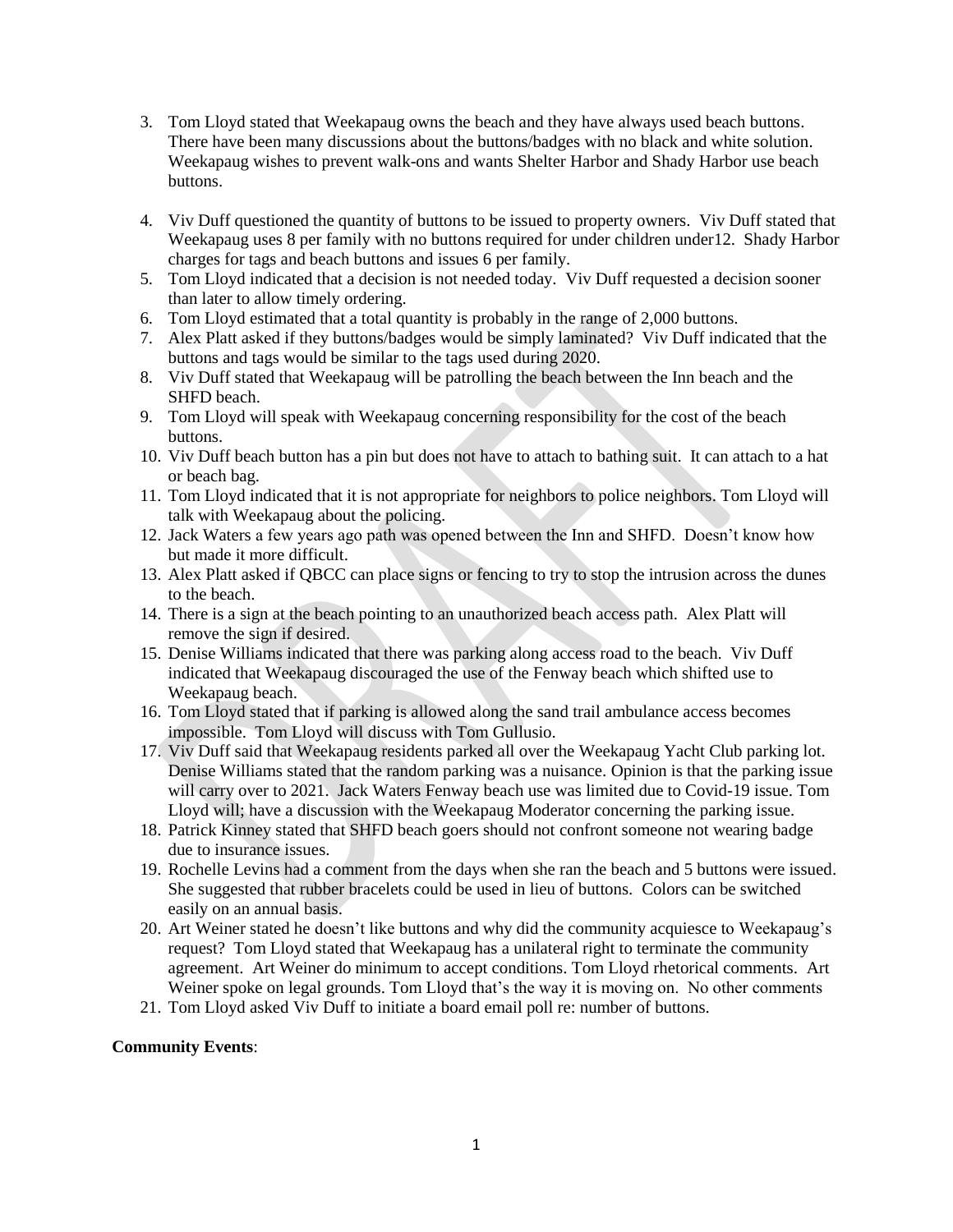1. Marianne Nardone had a bad internet connection which hindered communications. Tom Lloyd advised that Marianne Nardone will hold off asking for volunteers until March or April because of Covid-19 issues.

## **Directory:**

1. Liz Miller read her report and asked that community members let me know if entries are going to change or stay the same.

## **Public Access Defibrillator:**

1. Tom Lloyd to Dr Leadbetter please hold until old business

# **Roads**:

1. Jack Waters stated that Steve Sweeney has been helpful in conducting roads business. Jack Waters has made Steve Sweeney his assistant. Jack Waters read his report. Last winter Westerly did not plow Rossini. Jack Waters has confirmed they will plow Rossini this winter. Alex Platt do they plow Handel? Jack Waters yes. Jack Waters thanks to Brian McCuin for helping with communications with the Westerly DPW.

# **Tennis**:

1. Tom Lloyd read report.

# **Old Business**:

## 1. **Water Line installation**:

a. Tom Lloyd stated that Glenn Dixon still intends to move ahead with the project. At earliest move ahead next September. Glenn is coordinating the plans to proceed.

# 2. **Shelter Harbor Inn agreement**:

- a. Dr Flanagan reviewed the proposed agreement.
- b. Tom Lloyd & Dr Flanagan met this week to discuss.
- c. Tom Lloyd will report to board to review the discussions.

# 3. **Street lights in Shelter Harbor**:

- a. Richard Gregory hoped for progress at the end of 2019.
- b. Richard Gregory reviewed report.
- c. Intensity of lights has been dialed back as far as they can go.
- d. Screening cannot be done on the lights in SHFD.
- e. Alternative actions include determining what other means of screening is available. There is a pilot program for fixture change. Trial basis to turn off the lights is an option.
- f. Jack Waters commented that he is on the dark side of Wagner and would prefer to maintain the current lighting count. Richard Gregory stated that the lighting on the Gounod side of Wagner is not included in this issue. Glen Berwick said that Richard Gregory's comments related to lights on town owned roads not local. Richard Gregory report addresses town lighting. Alex Platt the solution can be applied to SHFD owned lights as well. Glen Berwick stated that there are SHFD road intersections with few lights, Richard Gregory will investigate.

# 4. **Public access defibrillator**

a. Allen Leadbetter stated that the AED weather enclosure has been installed and awaits town inspection. National Grid will hook up electric. AED will be placed after inspections and approvals.